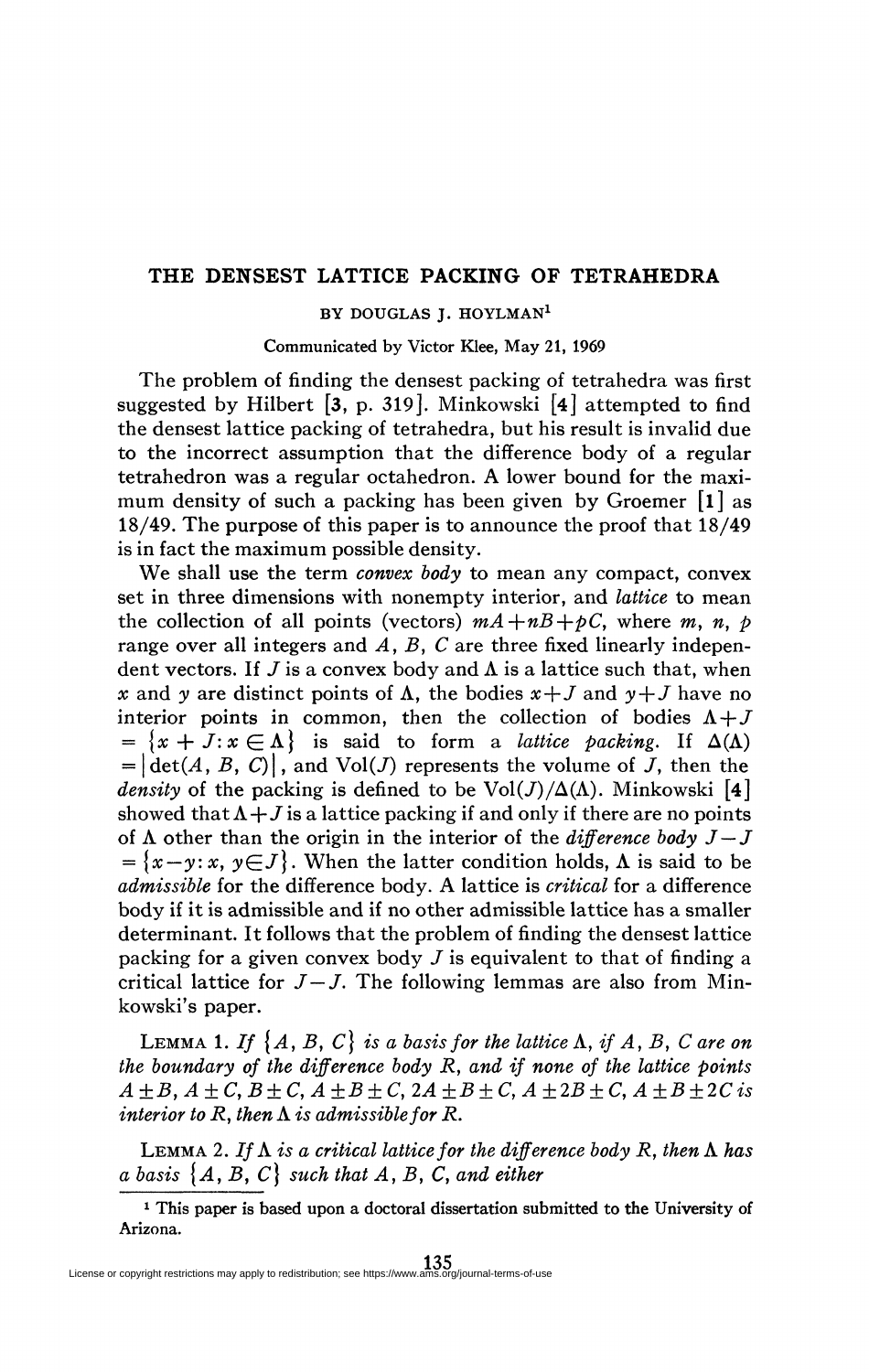**136 D. J. HOYLMAN [January** 

(I)  $A - B$ ,  $B - C$ , and  $C - A$  or **(II)** *A+B, B + C, and C+A all lie on the boundary of R.* 

**These results indicate the method for finding a critical lattice: we consider all lattices meeting the conditions of Lemma 2 and such that none of the lattice points listed in Lemma 1 is interior to the difference body, and find the one with the smallest determinant.** 

**In particular, we consider the tetrahedron** *T* **with the vertices**   $(-1, 1, 1)$ ,  $(1, -1, 1)$ ,  $(1, 1, -1)$  and  $(-1, -1, -1)$ . It can then be **shown that the difference body of** *T* **is the cubooctahedron** *K* **described by** 

$$
|x| \le 2
$$
,  $|y| \le 2$ ,  $|z| \le 2$ , and  $|x| + |y| + |z| \le 4$ 

**(see Hancock [2] or Groemer [l]).** *K* **has six square faces and eight triangular faces. The problem may now be divided into cases according to the distribution of the basis vectors** *A, B, C* **among the faces of** *K.* **It is easily shown that no two points of an admissible lattice can lie within the same triangular face of** *K.* **Using this fact and the symmetries of** *K,* **we find nineteen essentially different ways to assign**  *A, B* **and** *C* **to the faces of** *K.* **Combining each of these with (I) or (II) from Lemma 2, we obtain thirty-eight cases. By means of computations which are much too long to reproduce here, it can be shown that in none of these cases can we obtain a lattice meeting the above conditions with a determinant less than 196/27. This determinant is that of the lattice with basis** 

$$
A = (2, -1/3, -1/3), B = (-1/3, 2, -1/3), C = (-1/3, -1/3, 2),
$$

which consequently is a critical lattice for  $K$ . Since  $Vol(T)$  is  $8/3$ , **we obtain** 

**THEOREM 1.** *The greatest possible density for a lattice packing of the regular tetrahedron T is* 18/49; furthermore, the lattice which gives this *packing is unique up to reflections in the coordinate planes, rotations of*  **90°** *about any of the coordinate axes, and combinations of these.* 

**Since any tetrahedron may be taken into** *T* **by an appropriate nonsingular affine transformation, and since such a transformation does not change either the property of being a lattice packing or the density of a lattice packing, we have** 

**COROLLARY.** *The greatest possible density for a lattice packing of any tetrahedron is* **18/49.**